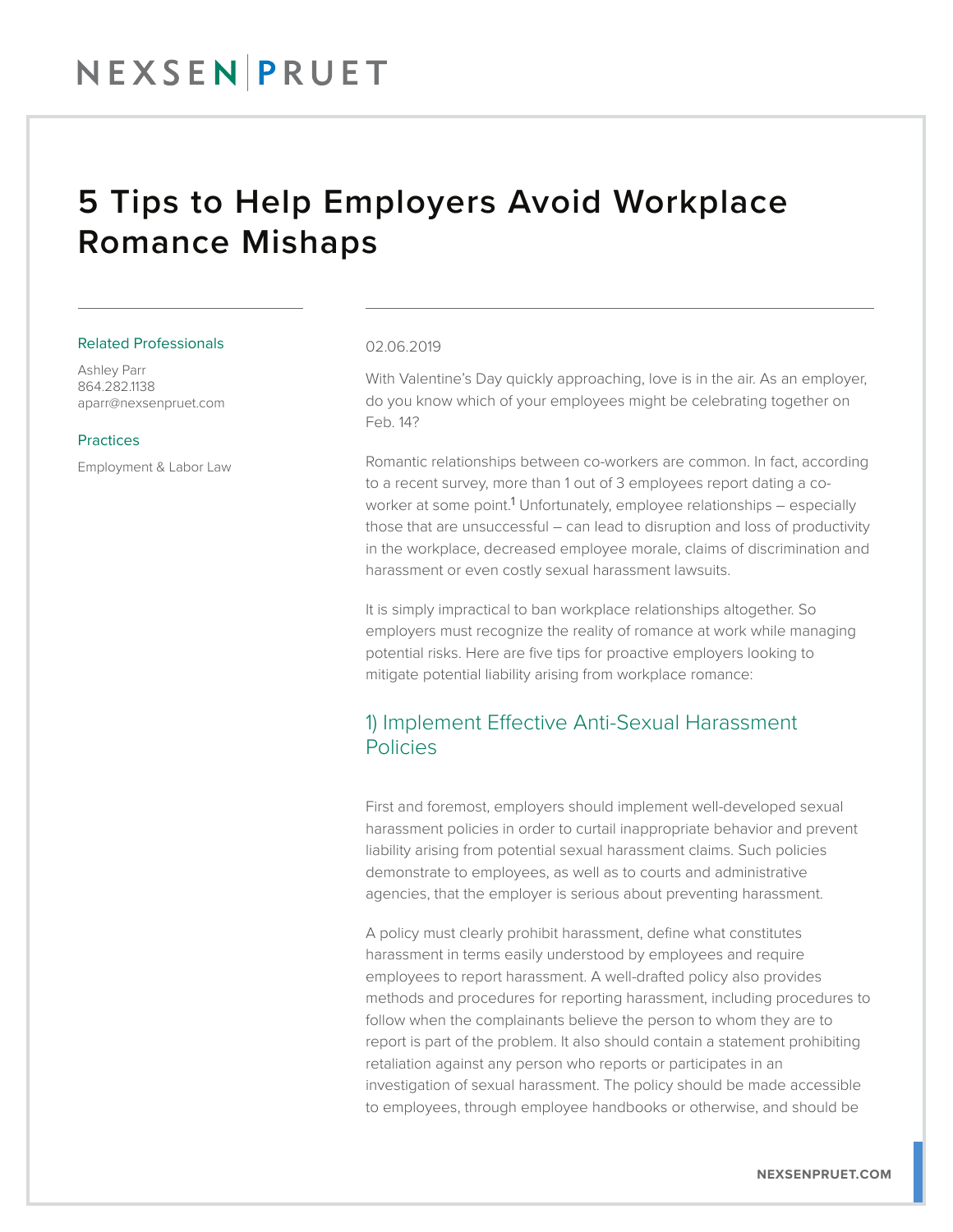# NEXSENPRUET

redistributed regularly to remind employees of its existence and terms.

## 2) Set Specific Rules Governing Workplace Romance

Employers may also choose to implement policies outlining permissible and prohibited conduct concerning dating among co-workers. Companies often prohibit relationships between employees in supervisory/subordinate roles given the inherent issues that can arise. Other companies disallow relationships between employees and clients/vendors. Another option is to require employees to inform management of workplace relationships.

Regardless of the specifics, such policies should reference the company's anti-harassment policy and remind employees how to report unwanted conduct. In addition, employers must be diligent in making sure that the policies are enforced fairly and without a disparate impact.

## 3) Take Complaints Seriously

If employees come forward with complaints, employers should avoid the temptation to write off a complaint stemming from a failed romance as a mere lovers' quarrel. Take complaints seriously. Conducting a fair and thorough investigation of any complaint of sexual harassment or gender bias that grows out of an office romance will not only help the employer defend itself in court if a lawsuit is ultimately filed, but will also give the employer the chance to put a stop to behaviors that can harm workplace morale and cause decreased productivity.

### 4) Consider Love Contracts

Some companies may have employees engaged in consensual relationships sign "love contracts." In essence, a love contract is a written employee consent regarding workplace relationship conduct, and constitutes an individualized non-harassment policy. The contracts can serve to remind employees of conduct that is appropriate in the workplace. They also allow employees to acknowledge that a relationship is consensual, and are designed to offer self-serving protections to an employer from future sexual harassment or related claims.

For companies with policies outlining the permissible parameters for workplace relationships, those policies often determine the scope of a love contract. Regardless, the contracts typically contain:

- A restatement of the company's anti-harassment policy
- An acknowledgement of the employees' commitment to comply with the antiharassment policy
- Affirmation that the relationship is voluntary, consensual and welcome
- An agreement to not engage in public displays of affection
- Agreement that there will be no negative impact on work due to the relationship
- A commitment to maintain professionalism even after the relationship ends
- A commitment to inform the company of "unwelcomeness" of advances.